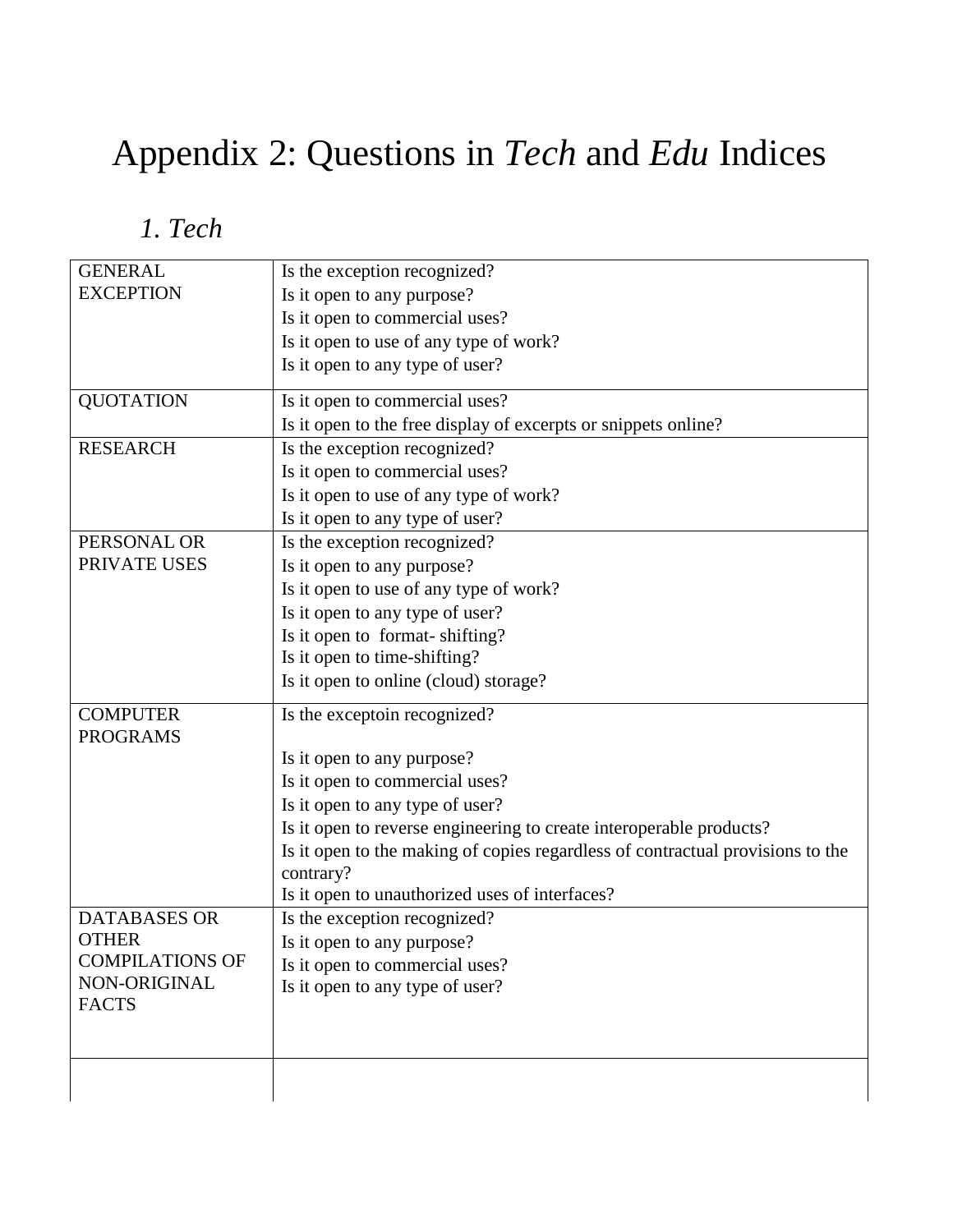| <b>TEXT AND DATA-</b><br><b>MINING</b> | Is the exception recognized?                                                                        |
|----------------------------------------|-----------------------------------------------------------------------------------------------------|
|                                        | Is it open to any purpose?                                                                          |
|                                        | Is it open to commercial uses?                                                                      |
|                                        | Is it open to use of any type of work?                                                              |
|                                        | Is it open to any type of user?                                                                     |
| TRANSFORMATIVE<br><b>USE</b>           | Is the exception recognized?                                                                        |
|                                        | Is it open to any purpose?                                                                          |
|                                        | Is it open to commercial uses?                                                                      |
|                                        | Is it open to use of any type of work?                                                              |
|                                        | Is it open to use in any type of new work?                                                          |
|                                        | Is it open to any type of user?                                                                     |
| <b>SAFEGUARDS FROM</b>                 | Is a Safe harbor/ exemption from secondary liability included in law?                               |
| <b>SECONDARY</b>                       | Is there a lack of secondary liability in law?                                                      |
| <b>LIABILITY</b>                       | Is there a notice and takedown scheme, i.e. where provider has obligation to                        |
|                                        | take down materials upon complaint without judicial or administrative order?                        |
|                                        | Is there a notice, i.e. where notices of alleged violation are passed on to user                    |
|                                        | but judicial or administrative order required for take down?<br>Is there another notice-and-action? |
|                                        | Is the safeguard applied to transmissions?                                                          |
|                                        | Is the safeguard applied to caching and buffering?                                                  |
|                                        | Is the safeguard applied to online content platforms?                                               |
|                                        | Is the safeguard applied to linking?                                                                |
|                                        | Protection from obligation recognized?                                                              |
| <b>TEMPORARY COPIES</b>                | Is the exception recognized?                                                                        |
| <b>FOR</b>                             |                                                                                                     |
| <b>TECHNOLOGICAL</b>                   |                                                                                                     |
| <b>PROCESSES</b>                       |                                                                                                     |
| <b>SUPREMECY OF</b>                    | Does the law contain a provision protecting against the supremecy of                                |
| <b>CONTRACTS</b>                       | contracts?                                                                                          |